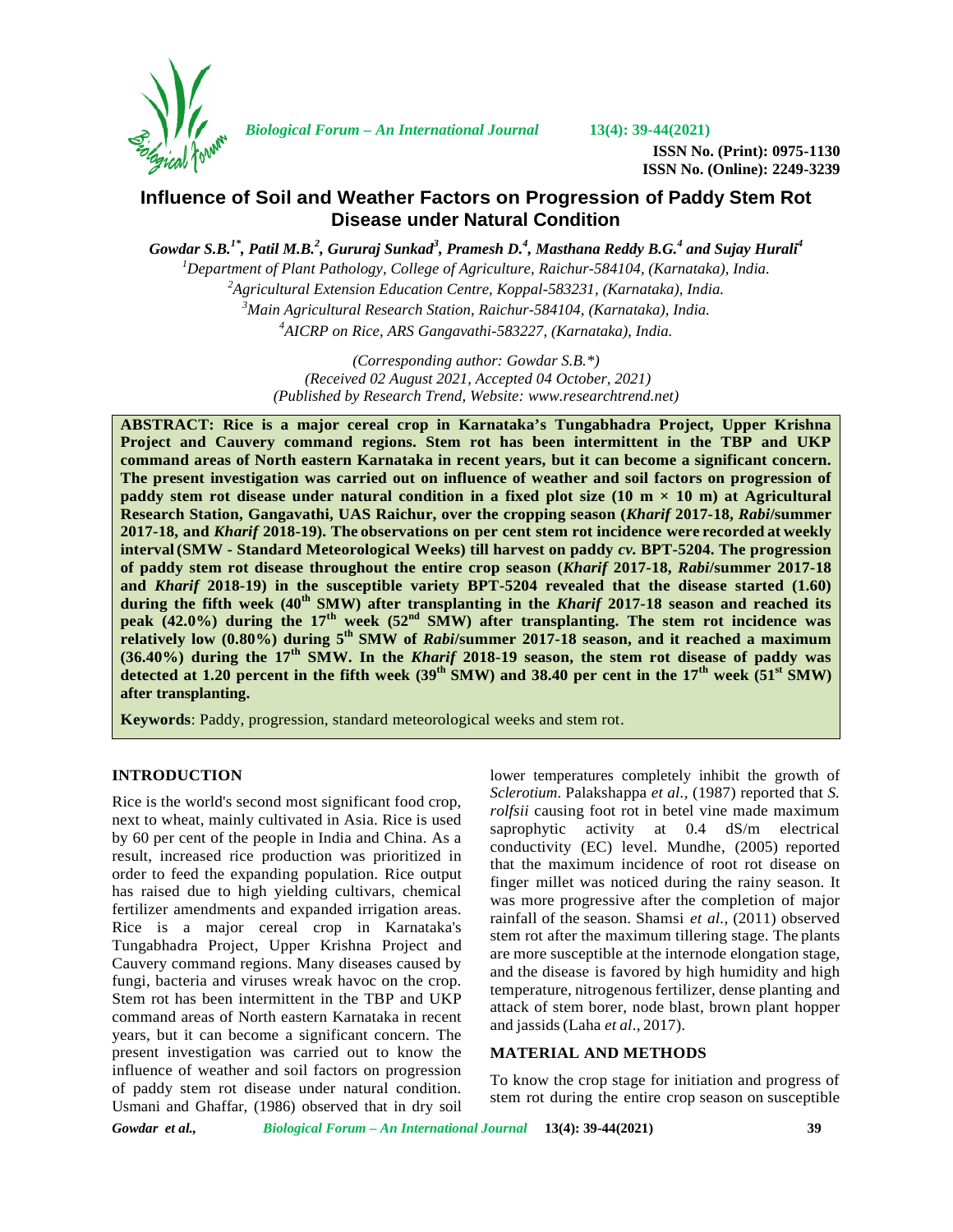variety BPT-5204, the study was carried out in fixed plot (10 m  $\times$  10 m) at ARS, Gangavathi. The crop was transplanted on 06.09.2017, 04.01.2018 and 27.08.2018 during *Kharif* 2017-18, *Rabi*/Summer 2017-18 and *Kharif* 2018-19, respectively and all recommended agronomic practices were followed. This plot was kept free from any fungicidal application. The observations of stem rot initiation and its development was recorded, starting from transplanting to the harvesting of the crop. The observations were recorded at weekly interval(SMW - Standard Meteorological Weeks) till harvest on paddy *cv.*BPT-5204. For recording the stem rot incidence in the plot, five sites  $(1m \times 1m)$  were selected randomly the total numbers of plants present and number of plants showing wilting symptoms due to *Sclerotium* at each spot was counted and recorded in each plot. The disease incidence (%) was calculated by using the following formula. Stem rot incidence  $(\% )$  =

> No. of infected hills  $\times 100$ Total no. of hills or plants observed

### **RESULTS AND DISCUSSION**

The host, pathogen and suitable soil and weather all have a role in disease progression and have been investigated in present study. A fixed plot size (10 m  $\times$  10 m) experiment was carried out at ARS, Gangavathi, to identify the crop stage for genesis and progression of stem rot disease of paddy over the cropping season (*Kharif* 2017-18, *Rabi*/summer 2017-18, and *Kharif* 2018-19) on susceptible variety

#### BPT-5204.

In the *Kharif* 2017-18 season, stem rot progress begun during the  $5<sup>th</sup>$  week after transplanting. The incidence of stem rot was initially low (1.60 per cent), but it increased to 42.0 per cent during the  $17<sup>th</sup>$  week stem rot incidence in the plot stem rot incidence in the plot after transplanting (Table 1). According to the Standard Meteorological weeks, the soil temperature ranged from 23.67 to 24.92°C at the time of paddy transplanting  $(36<sup>th</sup> SMW)$ . Similarly, several weather variables such as soil moisture (26.49%), soil pH (7.68) and soil electrical conductivity (0.52), as well as rainfall (70.4mm) and rainy days (05) were prevailed.

 $\times 100$  Similarly, progress and development of diseases was Paddy stem rot was initiated at the fifth week  $(40<sup>th</sup>$ SMW) of transplanting, with the incidence of 1.6 per cent. The weather variables such as maximum temperature of 25.02°C noticed, soil moisture of 27.01 per cent, soil pH was 7.80 and rainfall (9.4mm) and rainy days (02) were prevailed. During *Kharif* 2017-18, the overall rainfall and the number of rainy days may have aided the pathogen in establishing the disease. entirely dependent on rainfall and the number of wet days and from the  $10^{th}$  week (45<sup>th</sup> SMW) onwards, the disease severity has progressively increased from 12.80 to 42.0 per cent on the  $17<sup>th</sup>$  week (52<sup>nd</sup> SMW). It is apparent from the Table that during *Kharif* 2017-18, soil temperature, soil moisture, soil PH, number of rainy days and total rainfall all favoured the pathogen colonization and disease development (Table 2 and Fig. 1).

| <b>SMW</b> | <b>Dates</b><br><b>Kharif</b> 2017-18 | <b>Stem rot</b><br>incidence<br>$($ %) | <b>SMW</b>     | <b>Dates</b><br>Rabi/summer 2018-19 | <b>Stem rot</b><br>incidence $(\% )$ | <b>SMW</b> | <b>Dates</b><br><b>Kharif 2018-19</b> | Stem rot<br>incidence $(\% )$ |
|------------|---------------------------------------|----------------------------------------|----------------|-------------------------------------|--------------------------------------|------------|---------------------------------------|-------------------------------|
| 36         | $03$ Sep $-09$ Sep                    | ٠                                      | 1              | 01 Jan $-$ 07 Jan                   | $\sim$                               | 35         | $27 \text{ Aug} - 02 \text{ Sep}$     |                               |
| 37         | $10$ Sep $- 16$ Sep                   | $\sim$                                 | 2              | $08$ Jan $-14$ Jan                  | $\sim$                               | 36         | $03$ Sep $-09$ Sep                    | $\overline{\phantom{a}}$      |
| 38         | $17$ Sep $-23$ Sep                    | $\sim$                                 | 3              | $15$ Jan $-$ 21 Jan                 | $\sim$                               | 37         | $10$ Sep $- 16$ Sep                   | ۰                             |
| 39         | $24$ Sep $-30$ Sep                    | $\sim$                                 | $\overline{4}$ | $22$ Jan $-28$ Jan                  | ٠                                    | 38         | $17$ Sep $-23$ Sep                    | ٠                             |
| 40         | 01 Oct $-$ 07 Oct                     | 01.60                                  | 5              | $29$ Jan $-04$ Feb                  | 00.80                                | 39         | $24$ Sep $-30$ Sep                    | 01.20                         |
| 41         | $08$ Oct $-14$ Oct                    | 03.20                                  | 6              | $05$ Feb $-11$ Feb                  | 02.00                                | 40         | 01 Oct $-$ 07 Oct                     | 02.80                         |
| 42         | $15$ Oct $-21$ Oct                    | 04.00                                  | $\tau$         | $12$ Feb $-18$ Feb                  | 04.40                                | 41         | $08$ Oct $-14$ Oct                    | 04.00                         |
| 43         | $22$ Oct $-28$ Oct                    | 08.40                                  | 8              | $19 \text{ Feb} - 25 \text{ Feb}$   | 06.00                                | 42         | $15$ Oct $-21$ Oct                    | 07.20                         |
| 44         | $29$ Oct $-04$ Nov                    | 09.20                                  | $9*$           | 26 Feb - 04 Mar                     | 08.80                                | 43         | $22$ Oct $-28$ Oct                    | 09.20                         |
| 45         | $05$ Nov $-11$ Nov                    | 12.80                                  | 10             | $05$ Mar $-11$ Mar                  | 12.00                                | 44         | $29$ Oct $-$ 04 Nov                   | 12.00                         |
| 46         | $12$ Nov $-18$ Nov                    | 15.60                                  | 11             | $12$ Mar $-$ 18 Mar                 | 15.60                                | 45         | $05$ Nov $-11$ Nov                    | 15.20                         |
| 47         | $19$ Nov $-25$ Nov                    | 18.00                                  | 12             | 19 Mar – 25 Mar                     | 18.80                                | 46         | $12$ Nov $-18$ Nov                    | 18.00                         |
| 48         | $26$ Nov $-02$ Dec                    | 24.00                                  | 13             | $26$ Mar $-01$ Apr                  | 22.00                                | 47         | $19$ Nov $-25$ Nov                    | 21.60                         |
| 49         | $03$ Dec $-09$ Dec                    | 28.00                                  | 14             | $02$ Apr $-08$ Apr                  | 25.20                                | 48         | $26$ Nov $-02$ Dec                    | 25.20                         |
| 50         | $10$ Dec $- 16$ Dec                   | 32.40                                  | 15             | $09$ Apr $-15$ Apr                  | 28.00                                | 49         | $03$ Dec $-09$ Dec                    | 29.60                         |
| 51         | $17$ Dec $-23$ Dec                    | 37.60                                  | 16             | $16$ Apr $-$ 22 Apr                 | 32.00                                | 50         | $10$ Dec $- 16$ Dec                   | 34.80                         |
| $52**$     | $24$ Dec $-31$ Dec                    | 42.00                                  | 17             | $23$ Apr $- 29$ Apr                 | 36.40                                | 51         | $17$ Dec $-23$ Dec                    | 38.40                         |

**Table 1: Progress of paddy stem rot under natural condition at ARS Gangavathi during** *kharif* **2017-18,** *rabi***/***summer* **2017-18 and** *kharif* **2018-19.**

SMW : Standard Meteorological Week Date of sowing : 08.08.2017 Date of transplanting : 06.09.2017 Date of harvesting : 22.12.2017

SMW : Standard Meteorological Week Date of sowing : 03.12.2017 Date of transplanting : 04.01.2018 Date of harvesting : 28.04.2018

SMW : Standard Meteorological Week Date of sowing : 25.07.2018 Date of transplanting : 27.08.2018 Date of harvesting : 21.12.2018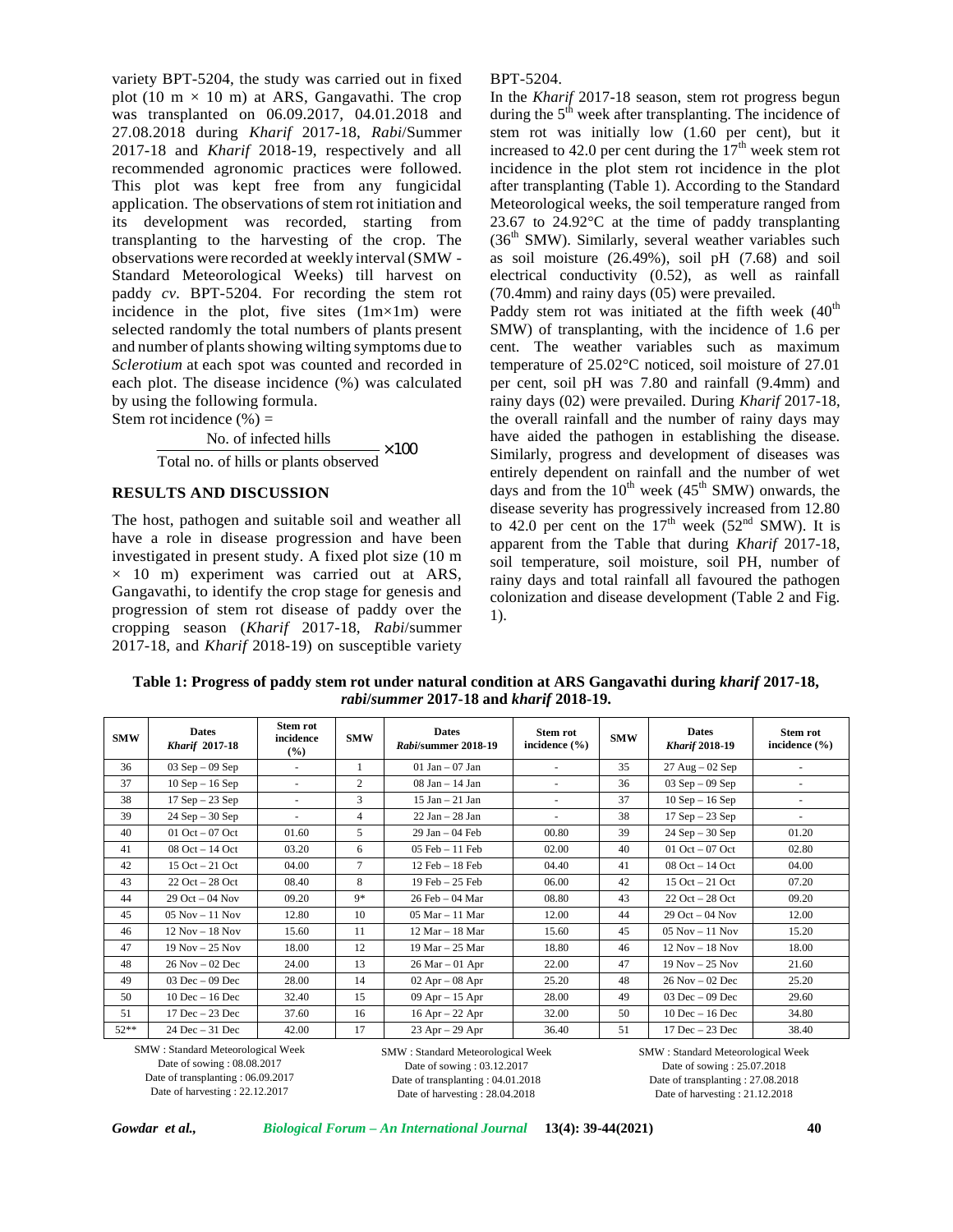| Table 2: Influence of weather and soil factors on progress of stem rot of paddy at ARS Gangavathi during |  |
|----------------------------------------------------------------------------------------------------------|--|
| <b>Kharif 2017-18.</b>                                                                                   |  |

| <b>SMW</b> | <b>Dates</b>        | Soil temperature $(^{\circ}C)$ |                | <b>Soil Moisture</b> | Soil | Soil | <b>Rain fall</b>             | <b>Rainy days</b> | <b>Stem rot</b>   |
|------------|---------------------|--------------------------------|----------------|----------------------|------|------|------------------------------|-------------------|-------------------|
|            |                     | <b>Minimum</b>                 | <b>Maximum</b> | $($ %)               | рH   | EC   | (mm)                         | /week             | incidence $(\% )$ |
| 36         | $03$ Sep $-09$ Sep  | 23.67                          | 24.92          | 26.49                | 7.68 | 0.52 | 70.4                         | 05                |                   |
| 37         | $10$ Sep $- 16$ Sep | 24.20                          | 24.98          | 26.67                | 7.83 | 0.53 | 45.7                         | 03                | ٠                 |
| 38         | $17$ Sep $-23$ Sep  | 23.56                          | 24.89          | 27.35                | 7.84 | 0.55 | 16.2                         | 01                | ٠                 |
| 39         | $24$ Sep $-30$ Sep  | 23.29                          | 25.04          | 28.25                | 7.65 | 0.52 | 48.6                         | 03                |                   |
| 40         | 01 Oct $-$ 07 Oct   | 23.12                          | 25.02          | 27.01                | 7.80 | 0.53 | 9.4                          | 02                | 01.60             |
| 41         | $08$ Oct $-14$ Oct  | 23.36                          | 25.33          | 26.77                | 7.82 | 0.54 | 60.2                         | 02                | 03.20             |
| 42         | $15$ Oct $-21$ Oct  | 23.52                          | 25.55          | 26.75                | 7.75 | 0.51 |                              |                   | 04.00             |
| 43         | $22$ Oct $-28$ Oct  | 22.75                          | 25.26          | 26.88                | 7.81 | 0.53 | 4.8                          | 01                | 08.40             |
| 44         | $29$ Oct $-04$ Nov  | 22.89                          | 25.61          | 27.95                | 7.74 | 0.50 | $\qquad \qquad \blacksquare$ |                   | 09.20             |
| 45         | $05$ Nov $-11$ Nov  | 24.30                          | 25.49          | 29.01                | 8.05 | 0.61 | ۰                            |                   | 12.80             |
| 46         | $12$ Nov $-18$ Nov  | 23.50                          | 24.55          | 27.07                | 7.74 | 0.55 |                              |                   | 15.60             |
| 47         | $19$ Nov $-25$ Nov  | 24.47                          | 25.84          | 27.00                | 7.78 | 0.53 |                              |                   | 18.00             |
| 48         | $26$ Nov $-02$ Dec  | 21.87                          | 25.50          | 28.75                | 7.94 | 0.59 |                              |                   | 24.00             |
| 49         | $03$ Dec $-09$ Dec  | 21.89                          | 26.69          | 27.81                | 7.84 | 0.54 |                              | ٠                 | 28.00             |
| 50         | $10$ Dec $- 16$ Dec | 21.17                          | 27.91          | 27.91                | 7.92 | 0.58 |                              | ۰                 | 32.40             |
| 51         | $17$ Dec $-23$ Dec  | 20.49                          | 29.15          | 27.89                | 7.86 | 0.56 | ۰                            | ۰                 | 37.60             |
| $52**$     | $24$ Dec $-31$ Dec  | 22.15                          | 28.27          | 27.09                | 7.79 | 0.51 |                              |                   | 42.00             |

SMW: Standard Meteorological Week; Date of sowing: 08.08.2017; Date of transplanting: 06.09.2017; Date of harvesting: 22.12.2017



**Fig. 1.** Influence of soil and weather parameters on stem rot of rice at ARS Gangavathi during *Kharif* 2017-18.

Similarly, during the *Rabi*/ summer 2017-18 season, the natural progression of paddy stem rot commenced on the  $5<sup>th</sup>$  SMW. The stem rot incidence was initially relatively low (0.80 per cent) and surged at 36.40 per cent during the  $17<sup>th</sup>$  SMW of plant growth (Table 3 and Fig. 2). During this period the temperature was ranged from 19.37 to  $38.13$  °C and there was no much variation in remaining weather factors except rainfall pattern. The disease incidence progress and level was relatively low during *Rabi*/summer 2017-18 compare to *Kharif* 2017-18 may be due to increase of temperature compare to previous season.



**Fig. 2.** Influence of soil and weather parameters on stem rot of rice at ARS Gangavathi during *Rabi/summer* 2017- 18.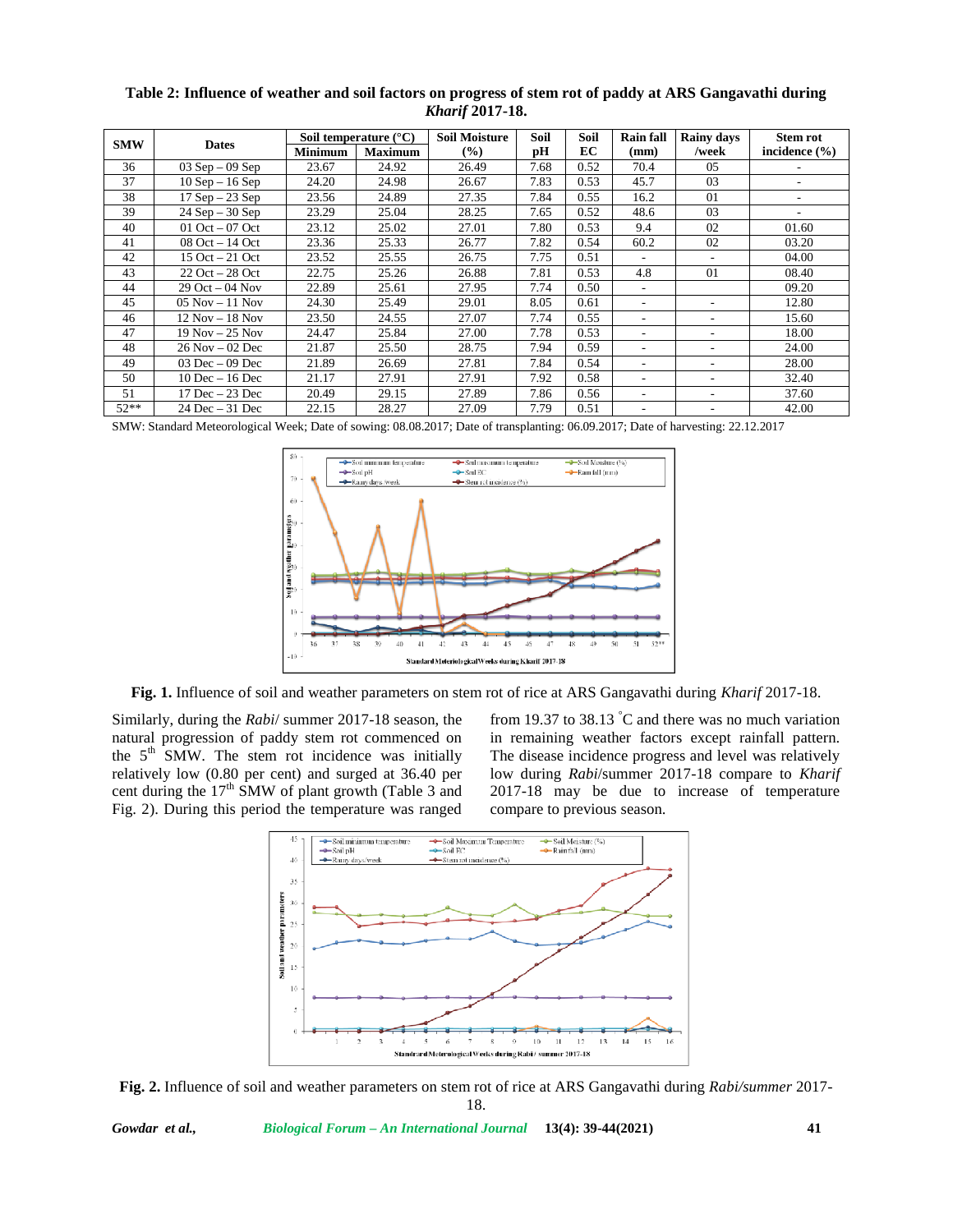| <b>MSW</b> | <b>Dates</b>       | Soil temperature $(^{\circ}C)$ |                | <b>Soil Moisture</b> | Soil | Soil | <b>Rain fall</b> | Rainy     | <b>Stem rot</b>   |
|------------|--------------------|--------------------------------|----------------|----------------------|------|------|------------------|-----------|-------------------|
|            |                    | <b>Minimum</b>                 | <b>Maximum</b> | $\frac{9}{6}$        | рH   | EC   | (mm)             | days/week | incidence $(\% )$ |
|            | $01$ Jan $-07$ Jan | 19.37                          | 28.97          | 27.81                | 7.92 | 0.58 |                  |           |                   |
| 2          | $08$ Jan $-14$ Jan | 20.75                          | 29.02          | 27.42                | 7.84 | 0.55 | ٠                |           |                   |
| 3          | 15 Jan – 21 Jan    | 21.29                          | 24.57          | 27.11                | 7.95 | 0.59 | ٠                | ۰         | ۰                 |
| 4          | $22$ Jan $-28$ Jan | 20.73                          | 25.17          | 27.26                | 7.89 | 0.57 | ٠                | ۰         | ٠                 |
| 5          | $29$ Jan $-04$ Feb | 20.44                          | 25.54          | 26.88                | 7.73 | 0.51 | ۰                | ۰         | 01.20             |
| 6          | $05$ Feb $-11$ Feb | 21.17                          | 25.07          | 27.13                | 7.89 | 0.56 | ۰                | ۰         | 02.00             |
| 7          | $12$ Feb $-18$ Feb | 21.72                          | 25.95          | 28.86                | 7.99 | 0.59 | ۰                | ۰         | 04.40             |
| 8          | 19 Feb - 25 Feb    | 21.58                          | 26.17          | 27.29                | 7.91 | 0.58 | ۰                | ۰         | 06.00             |
| 9*         | 26 Feb - 04 Mar    | 23.37                          | 25.36          | 27.05                | 7.98 | 0.59 | ۰                | ۰         | 08.80             |
| 10         | $05$ Mar $-11$ Mar | 21.06                          | 25.84          | 29.59                | 8.04 | 0.61 |                  |           | 12.00             |
| 11         | 12 Mar – 18 Mar    | 20.26                          | 26.35          | 26.90                | 7.94 | 0.55 | 1.2              |           | 15.60             |
| 12         | 19 Mar – 25 Mar    | 20.42                          | 28.28          | 27.49                | 7.87 | 0.53 | ٠                | ۰         | 18.80             |
| 13         | $26$ Mar $-01$ Apr | 20.70                          | 29.34          | 27.84                | 7.96 | 0.58 | ۰                | ۰         | 22.00             |
| 14         | $02$ Apr $-08$ Apr | 22.07                          | 34.39          | 28.59                | 8.01 | 0.59 | ۰                | ۰         | 25.20             |
| 15         | $09$ Apr $-15$ Apr | 23.8                           | 36.65          | 27.78                | 7.95 | 0.59 | ۰                |           | 28.00             |
| 16         | $16$ Apr $-22$ Apr | 25.68                          | 38.13          | 26.95                | 7.85 | 0.52 | 3                |           | 32.00             |
| 17         | $23$ Apr $-29$ Apr | 24.42                          | 37.80          | 26.92                | 7.85 | 0.53 |                  |           | 36.40             |

## **Table 3: Influence of weather and soil factors on progress of stem rot of paddy at ARS Gangavathi during** *Rabi***/***summer* **2017-18.**

SMW: Meteorological Standard Week; Date of sowing: 03.12.2017; Date of transplanting: 04.01.2018; Date of harvesting: 28.04.2018

In the *Kharif* 2018-19, stem rot disease paddy appeared in the fifth week  $(39<sup>th</sup> SMW)$  after transplanting accounting for 1.20 per cent incidence. The most significant frequency of paddy stem rot was reported in the  $17<sup>th</sup>$  week after transplanting with incidence of 38.40 per cent (Table 4 and Fig. 3). In this season it was observed that, there was slight increase in rate of stem rot development from 29.60 to 34.80 per cent

between  $49<sup>th</sup>$  and  $50<sup>th</sup>$  SMW may be due to the drop in minimum temperature from 24.75 to 22.55°C and remaining weather variables remain same might have supported the acceleration of the disease. The progress and growth of paddy stem rot may be seen starting from the fifth week and culminating in the  $17<sup>th</sup>$  week in all seasons.

**Table 4: Influence of weather and soil factors on progress of stem rot of paddy at ARS Gangavathi during** *Kharif* **2018-19.**

| <b>SMW</b> | <b>Dates</b>                      | Soil temperature $(^{\circ}C)$ |                | <b>Soil Moisture</b> | Soil | Soil | <b>Rain fall</b>         | Rainy                    | <b>Stem rot</b>   |
|------------|-----------------------------------|--------------------------------|----------------|----------------------|------|------|--------------------------|--------------------------|-------------------|
|            |                                   | Minimum                        | <b>Maximum</b> | $\frac{9}{6}$        | рH   | EC   | (mm)                     | days/week                | incidence $(\% )$ |
| 35         | $27 \text{ Aug} - 02 \text{ Sep}$ | 23.73                          | 28.89          | 27.09                | 8.01 | 0.60 | 15.2                     | 02                       | ۰                 |
| 36         | $03$ Sep $-09$ Sep                | 23.87                          | 29.34          | 26.82                | 7.88 | 0.53 | 3.8                      | 01                       |                   |
| 37         | $10$ Sep $- 16$ Sep               | 24.75                          | 30.19          | 27.78                | 7.94 | 0.55 | $\overline{\phantom{a}}$ | $\overline{a}$           | ۰                 |
| 38         | $17$ Sep $-23$ Sep                | 24.65                          | 31.03          | 27.53                | 7.89 | 0.53 | 22.1                     | 04                       |                   |
| 39         | $24$ Sep $-30$ Sep                | 24.16                          | 32.00          | 28.09                | 7.81 | 0.51 | 9.8                      | 02                       | 01.20             |
| 40         | $01$ Oct $-07$ Oct                | 25.63                          | 30.31          | 27.12                | 7.88 | 0.53 | ۰                        | $\overline{\phantom{a}}$ | 02.80             |
| 41         | $08$ Oct $-14$ Oct                | 26.30                          | 33.01          | 28.17                | 7.97 | 0.59 |                          |                          | 04.00             |
| 42         | $15$ Oct $-21$ Oct                | 26.06                          | 34.84          | 27.54                | 7.87 | 0.52 | 42.4                     | 02                       | 07.20             |
| 43         | $22$ Oct $-28$ Oct                | 25.55                          | 34.00          | 27.46                | 7.97 | 0.58 | ٠                        | $\overline{\phantom{a}}$ | 09.20             |
| 44         | $29$ Oct $-04$ Nov                | 25.32                          | 36.28          | 28.12                | 7.98 | 0.59 | ۰                        | ٠                        | 12.00             |
| 45         | $05$ Nov $-11$ Nov                | 24.61                          | 35.24          | 29.57                | 8.11 | 0.63 | ۰                        | ٠                        | 15.20             |
| 46         | $12$ Nov $-18$ Nov                | 24.09                          | 34.07          | 28.10                | 7.96 | 0.57 | ٠                        | $\overline{\phantom{a}}$ | 18.00             |
| 47         | $19$ Nov $-25$ Nov                | 24.14                          | 33.49          | 29.55                | 8.03 | 0.61 |                          |                          | 21.60             |
| 48         | $26$ Nov $-02$ Dec                | 23.91                          | 31.04          | 28.53                | 7.95 | 0.58 | ۰                        | $\overline{\phantom{a}}$ | 25.20             |
| 49         | $03$ Dec $-09$ Dec                | 24.75                          | 30.97          | 27.66                | 7.94 | 0.53 | ۰                        |                          | 29.60             |
| 50         | 10 Dec – 16 Dec                   | 22.55                          | 31.42          | 27.34                | 7.86 | 0.52 | ۰                        | ۰                        | 34.80             |
| 51         | 17 Dec – 23 Dec                   | 21.58                          | 31.19          | 27.92                | 7.60 | 0.50 | ۰                        | $\overline{\phantom{a}}$ | 38-40             |

SMW: Standard Meteorological Week; Date of sowing: 25.07.2018; Date of transplanting: 27.08.2018; Date of harvesting: 21.12.2018

The progression of incidence of stem rot was studied using epidemiological factors such as soil temperature, rainfall, number of rainy days, soil moisture, soil pH, electrical conductivity and soil moisture. These parameters play an essential role in development of stem rot of paddy and help in disease severity as well as pathogenicity. According to Krishnaveni and Laha (2009), changes in agricultural

practices, high relative humidity (>80%), high temperature (30 to 35°C), and waterlogged conditions have indeed contributed to an alarming increase in stem rot disease. Hussain and Ghaffar, (1998) conducted experiments to investigate the influence of soil solarization and reported no change in surface and deep conditions in non-mulched conditions and sclerotial viability was not lost.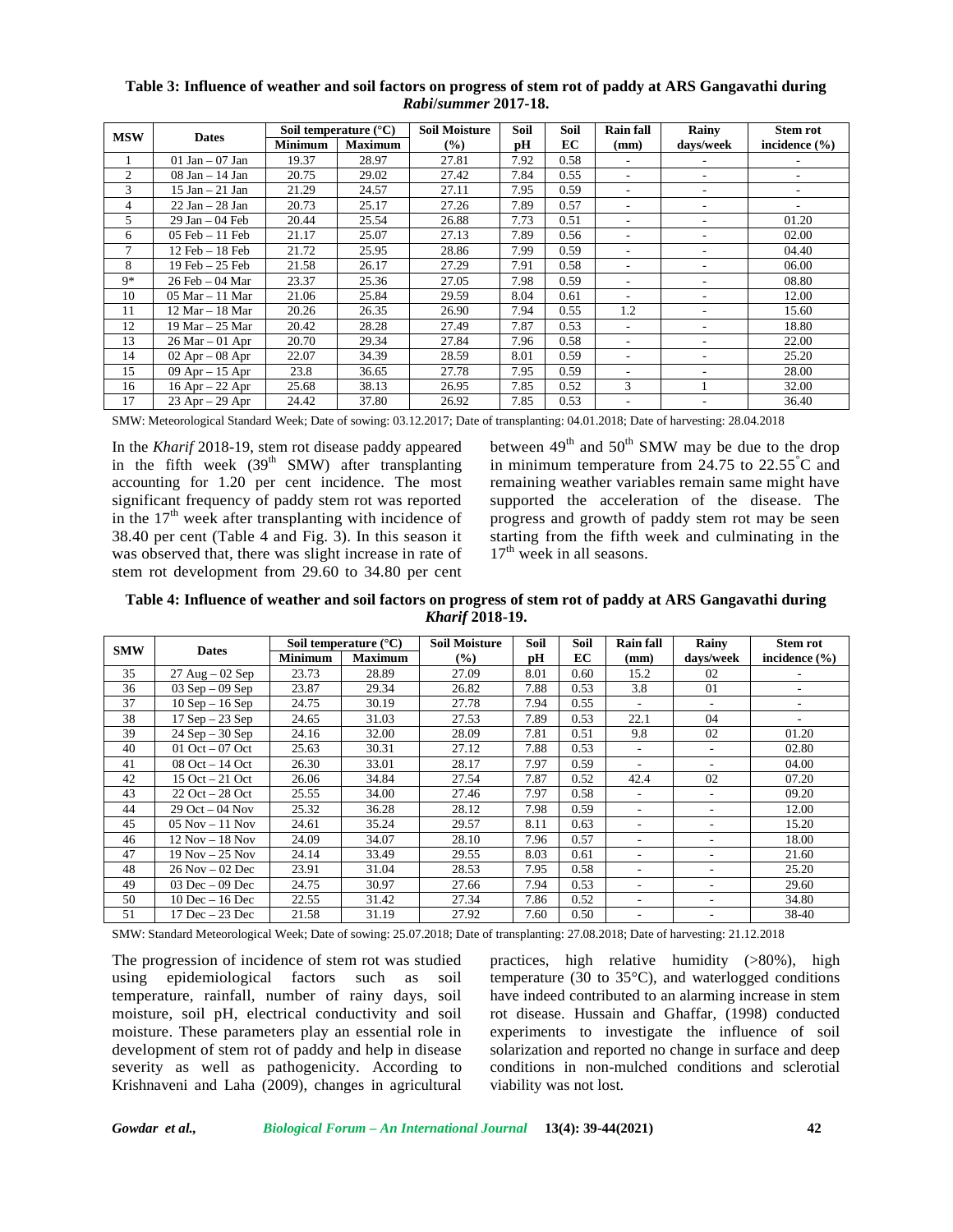

**Fig. 3.** Influence of soil and weather parameters on stem rot of rice at ARS Gangavathi during *Kharif* 2018-19.

Cintas and Webster, (2001) confirmed how *S. oryzae* inoculum was affected by winter floods and different residue management techniques. An increase in EC levels dramatically decreased colonization and germination of *S. rolfsii* Sacc. sclerotia. The temperatures of 25-30°C, 30 per cent soil moisture and pH of 5.5 to 9.0 were ideal for pathogen growth (Kulkarni, 2007). The foot rot infection in finger millet caused by *S. rolfsii* commenced in the second fortnight of August and culminated after the  $36<sup>th</sup>$  MSW, when heavy rainfall had completed. The disease progressed more quickly in the  $36<sup>th</sup>$  and  $38<sup>th</sup>$  MSWs, when soil temperatures ranged from 28 to  $29^{\circ}$ C, rainfall ranged from 2.70 to 26.10 mm and soil moisture ranged from 19.64-26.82 per cent (Pawar, 2013). The researchers focused on developing soil borne diseases in chickpea correlated with crop growth stage and meteorological data, concluded that the  $52<sup>nd</sup>$  SMW, i.e. the  $5<sup>th</sup>$  week of December  $28<sup>th</sup>$  had the highest collar rot (28.2%). Temperatures varied from 7.40 to 24.90°C, with relative humidity ranging from 24 to 89 per cent throughout that time. Contrary to this, the highest per cent mortality due to dry root rot was observed in the  $10<sup>th</sup>$  SMW, i.e. the second week of March 2012, when the temperature ranged from 11.6-30.8°C coupled with 18 to 76 per cent relative humidity. However, the disease was initiated when the temperature was >27°C with a low relative humidity (Akhilesh Jagre *et al*., 2014).

### **CONCLUSION**

The progression of paddy stem rot disease throughout the entire crop season (*Kharif* 2017-18, *Rabi*/summer 2017-18 and *Kharif* 2018-19) in the susceptible variety BPT-5204 revealed that the disease started (1.60) during the fifth week after transplanting in the *Kharif* 2017-18 season and reached its peak (42.0%) during the  $17<sup>th</sup>$  week after transplanting. The stem rot incidence was relatively low (0.80%) throughout the *Rabi*/summer 2017-18 season, and it reached a maximum (36.40%) during the  $17<sup>th</sup>$  week. In the *Kharif* 2018-19 season, the stem rot disease of paddy was detected at 1.20 percent in the fifth week and 38.40 per cent in the  $17<sup>th</sup>$  week.

#### **Conflicts of Interest. None.**

#### **REFERENCES**

- Akhilesh Jagre, Om Gupta, Shah, M. S., Nidhi Verma & Ramesh Ambure (2014). Succession of soil borne diseases of chickpea with regard to crop growth stage and its relation with the weather data. National Conference on Pulses: Challenges and opportunities under changing climate scenario ( $29<sup>th</sup>$  September to  $1<sup>st</sup>$ October, 2014) jointly organized by IJMAS and Jawaharlal Nehru Krishi Vishwa Vidyalaya, Jabalpur. Madhya Pradesh, p. 19-24.
- Cintas, N. A., & Webster, R. K. (2001). Effects of rice straw management on *Sclerotium oryzae* inoculum, stem rot severity and yield of rice in California. *Plant Disease*, *85*: 1140-1144.
- Hussain, S., & Ghaffar, A. (1998). Effect of soil solarization on the viability of *Sclerotia* of *Sclerotium oryzae*. Catt. *Pakistan. J. Agaric*. *Res., 13*: 2.
- Krishnaveni, D. S. & Laha, G. S. (2009). Emerging diseases of rice in different ecosystems in relation to change in climatic conditions. In Compendium of lectures presented at Winter School on "*Eco-friendly management of pests and diseases in rice and rice based cropping systems*." pp, 215-228.
- Kulkarni, V. R. (2007). Epidemiology and integrated management of potato wilt caused by *Sclerotium rolfsii* Sacc. Ph. D *(Agri.) Thesis*, Univ. Agric. Sci., Dharwad, Karnataka. pp. 89-91.
- Laha, G. S., Ram Singh, Ladhalakshmi, D., Sunder, S., Srinivas Prasad, M., Dagar, C. S., & Ravindra Babu, V. (2017). Importance and Management of Rice Diseases: A Global Perspective in *Rice Production Worldwide* Editors Chauhan, B. S., Jabran, K. and Mahajan, G., Springer International Publishing AG, pp. 303-360.
- Mundhe, V. G. (2005). Studies on foot rot of Nagli (*Eleusine coracana* (L.) Gartan) and its management. M. Sc. (Agri.) Thesis. Dept. of Plant Pathology, College of Agriculture, Dapoli.

*Gowdar et al., Biological Forum – An International Journal* **13(4): 39-44(2021) 43**